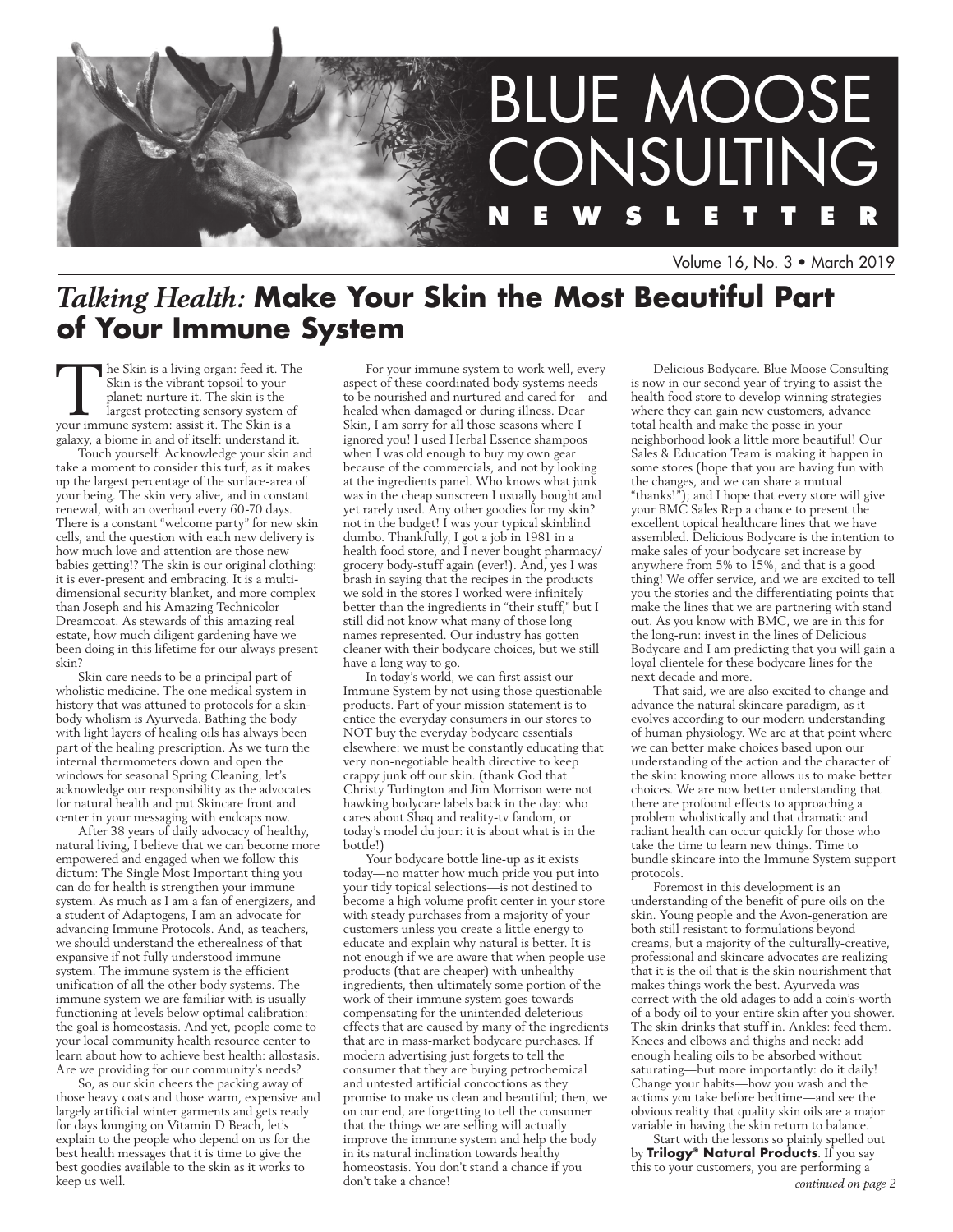#### **Your Skin** *continued from page 1*

smart public service, and allowing them the time to think about what they are doing and what they should be doing. Trilogy® says that skincare should be simple: "cleanse & exfoliate"; then "repair & restore", and then "hydrate & nourish".

Teach, and you shall be rewarded. Clean living includes proper skin cleansing and purposeful exfoliation: but that is the topic for another edition of the BMC newsletter.

Quality skin oils will assist with the restoring, hydration and nourishment. This is why I am so adamant that stores need to carry the biodynamically-grown Calendula oil from **Bodyceuticals**. The Calendula oil user should add it to their skincare protocols as a painter uses the best color to create their masterpieces. Fresh, home-grown oil, with impeccable intention. For years, I had used the Heritage Store Aura Glow™ oils (ahead of their time again); but I am now more interested in The Plant from the Sun, Calendula oil. It feels like topical health!

New oil news: this month, there is great anticipation for the new **Essence of Well Being**<sup>®</sup> CBD oils. These four (4) new products will be the perfect entryway into your explaining the importance of skincare for immune system balance. The Massage community will adore these products: available in an AromaFree® version, and a delightful Soothing Massage Oil option. This CBD Massage oil is the perfect emulsion for massage treatments. Leading with Sunflower, Grapeseed, Safflower, Rosehip seed and Avocado Oils, this product provides 200 mg of THC-free CBD hemp extract from premium Colorado-grown plants. **Aromaland Wellness**®—which makes the Essence of Well Being® line—has been making massage oils for therapists for over 25 years, and they know what professionals like for a splendid touch with where appropriate—the best scents to delight the Spirit.

There will also be similar CBD Body Oils – AromaFree®, and a Soothing CBD Oil with Arnica, which contains the therapeutic essential oils found in the amazing Aroma Land® "Tranquillite essential oil blend": essential oils of Lavender, Lavendin-Super, Orange, Geranium, Cedarwood, Wild Marjoram, and Omanese Frankincense. If I were writing one sentence on the best choices for immune support and the skin it would contain the word endocannabinoids. "The skin produces endocannabinoid molecules, which are constantly released in specific amounts, depending on the 'healthy need' of the organ, resulting in the skin's cannabinoid tone". These CBD Oils should be considered essential. Touch CBD to the skin and find a 21st Century way to Heal!

But improving the tone of the skin has more to do than just supplying needed CBD support. This is not a CBD deficiency, it is more an acknowledgement that a dull and lifeless skin is not able to create or nurture the health-giving effects CBD-nourishment brings to the equation. So, CBD is a part of the new paradigm, but it is not the sole savior. Looking beyond the obvious and superlative effects that CBD have on pain and inflammation issues with the skin, CBD needs to do its thing on a healthy skin surface. The Endocannabinoid System (ECS) is a part of the nervous system with recognized benefits to a healthy neurotransmitters, but the terrain of the skin is so much more than that!

If you want to revitalize your Skincare Body Oil set, make sure that you offer the product that was a superstar long before gels and creams started to fade, and pure plant oils started to



# **TIME TO ENCOURAGE Jump-Start Your Health! For March-April-May**

Multiple symptoms, but not sure where to start? The Perfect Protocol for the Change of Season! **Begin with NEWTON's Jump-Start Your Health!** 

#### 3-pc. kit homeopathic kit

Clear the path for your body to heal naturally through detoxification, digestive balance + joint support. As a world leader in Clinical Homeopathy, NEWTON realizes that addressing multiple symptoms with single remedies can be challenging.

*Jump-Start Your Health!* a unique trio of combination remedies formulated for balance and wellness, will help simplify the process. Three (3) unique formulas complement each other to assist the body to start health anew

• Bowel~Digestive Care • Rheumatic~Joint Care • Detoxifier Buy 'Jump Start' kits in units of 6 each + always receive **20% OFF**

*Note:* All 3 complexes in the kit are available individually in pellet form at standard pellet prices. www.newtonlabs.net/Jump-Start-Your-Health/products/31/

# Tag your website: (3:31 minutes)

www.youtube.com/watch?v=lbFb\_4moj9M&index=1&list=PLHkYMSLeqfDmkJIbP4aqbEyyy-fdnXswL

#### **Newton Homeopathy: choose Quality:**

• Easy to use natural remedies for the entire family and pets • No known side-effects • Health & balance instead of symptom suppression • No physical addiction ^ no expiration date • No known food, drug or herbal interactions • All remedies are prepared by hand

Newton Labs: https://www.newtonlabs.net/ • 1987-2019: 32 Years of Excellence

# **Pollen Planning & Marketing 2019: homeopathy, herbals & diet:**

**We provide the remedies: you advise on the diet**

**Homeopathic OTC Formulas** 

• Pollen ~ Weeds (N055) for associated symptoms of Spring & early Summer pollens such as itchy eyes, sneezing, post-nasal drip, sore throat + sinus pressure.^

**• Kids Allergies** (F007) for symptoms associated with food & environmental allergens such as congestion, swollen glands, runny nose, cough, rashes ^

Every allergy-protocol will benefit from homeopathic support!

#### **TWO Formulas that make other better when used together: Herb Pharm® Seasonal Bestsellers**

• Pollen Defense™ Proprietary Certified organic liquid extract blend:

Eyebright flowering herb, Goldenseal rhizome & roots, Horseradish root, Stinging Nettle seed, Yarrow flower. A yearly Best-seller for generations!

Stock all (3) three sizes: your allergy-prone clientele will love it!! 1, 2 + 4 oz. liquid extracts

• Herbs on the Go™: READY for Pollen™ provides traditional support for the respiratory system

Certified Organic proprietary extract blend: Stinging Nettle seed, Eyebright flowering herb, Goldenrod flowering top, Reishi mushroom (Ling zhi Ganoderma), Astragalus root

(*Astragalus mongholicus*), Ginger rhizome. with Astragalus + Reishi, start using this formula now!! Vegan, Gluten Free; with Palm-free Glycerin

• OralProbio™ Mouth & Throat Health\* contains two strains of *Streptococcus salivarius* bacteria –

BLIS K12® + BKIS M18™ (1 billion each) which colonize and produce

Powerful anti-microbial molecules for optimum oral and throat health\*

Peppermint flavor and xylitol [trademarks of BLIS Technologies Limited] 30 chewable tabs from **HealthAID America**

Stock those 4 products together, as your starting point for BEST NEW CHOICES for Allergy Season. Wholistic strategies

become better understood. **Wellinhand**® *Therapy Oil*® was the product that led to my meeting the East Coast's most successful topical skincare herbalist, Linda Doby. When I told Linda all the many uses that I understood Therapy Oil® to be perfect for, she asked me if I would represent her line. Delivered in a cobalt blue glass bottle, this product will become your miracle option in your natural herbal medicine cabinet. You understand our world: look at this impressive recipe, since 1994—very ingredient is active: Arnica, St. Johns Wort Flower Oil, Calendula, Ho Shou Wu, Betula, Lavender, Rosemary, Roman Chamomile, Vitamin E and extra Virgin Olive and Sweet Almond Oils. Midwives love Therapy Oil®!

Long before CBD got way more attention than it deserves, we had herbal healing superstars that were performing miracles on the skin for all those wonderful health-seekers who keep our mission alive. I will be using a dime or two of these exquisite CBD oils on my skin after shower

as soon as they are available, but the modern Skincare toolbox is filled with many more colors and tones and nutrient-dense foods.

The primary factor that will help you to grow your Bodycare set is your ability to share the stories about Quality. I go back to **Bodyceuticals** and the story of how they grow their calendula, and the direct sourcing of their other ingredients; especially their olive oil. The work on the farm matters. Fresh Organic Calendula is the difference-maker for performance and results. The other home-grown farming story that will resonate if you tell it is the **Herb Pharm**® story. Their topicals are all you will need to make things better and keep the skin healthy. Again, look at this combination, and see where it should be a primary choice in your topical recommendations: *Trauma Oil*™— Calendula flower, Arnica flower, and St. Johnswort flowering tops. I would get their beautiful 3-Sku cross-merchandizing wood rack *continued on page 6*

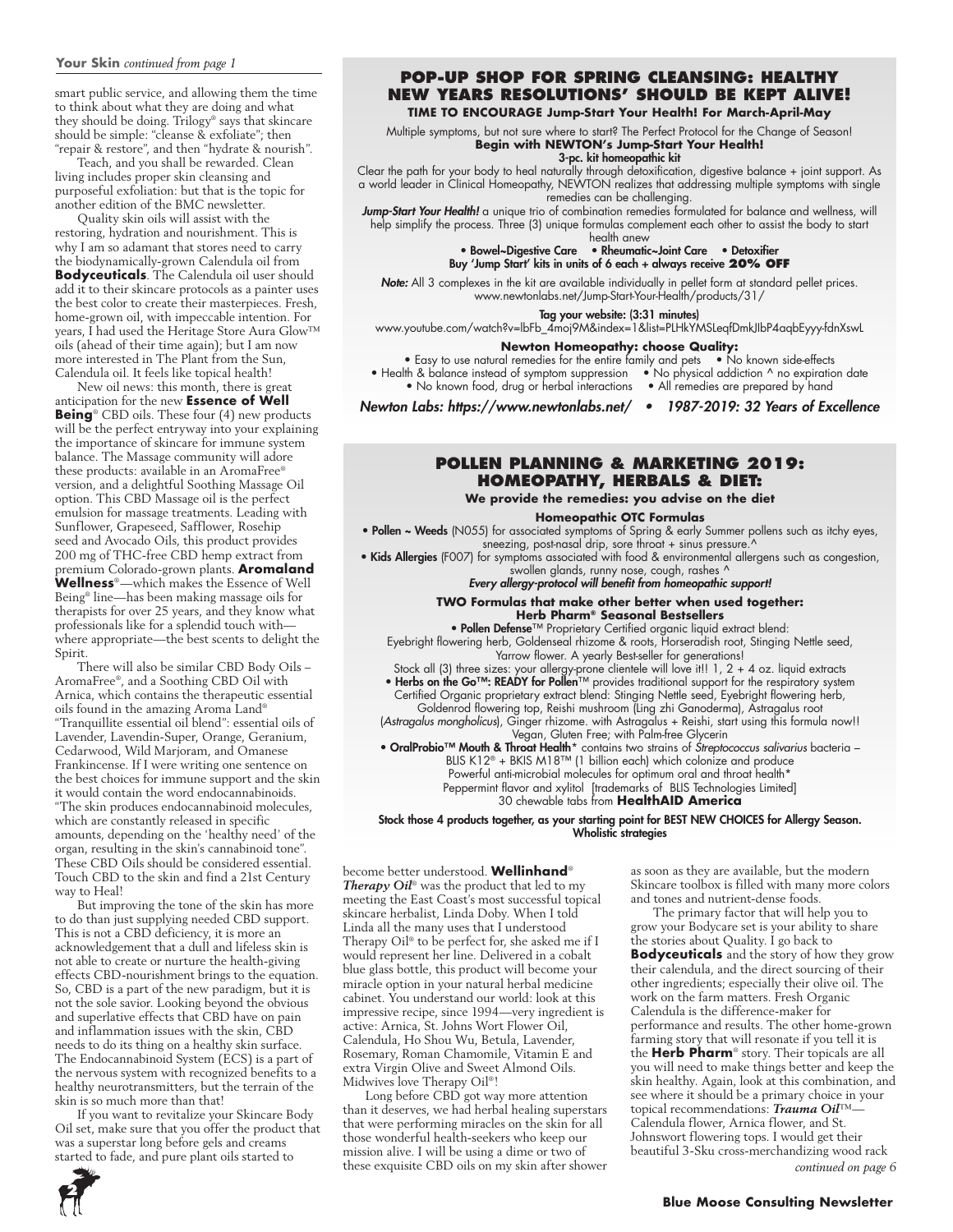

**Nurturing Naturally Since 1987** 

#### **March 2019 Promotions 20% off Discount select OTC formulas**

 $\sim$  Liquid or Pellet complexes listed below^ (Qty. 4+ per SKU)^

**• Pollen–Weeds • Kids Allergies** 

**• Kids Ear Care • Menstrual–PMS** 

#### **Homeopathic OTC Formulas**

**Pollen–Weeds** (N055) for associated symptoms of Spring & early Summer pollens such as itchy<br>eyes, sneezing, post-nasal drip, sore throat + sinus pressure.^

Kids Allergies (F007) for symptoms associated with food & environmental allergens such as ongestion, swollen glands, runny nose, cough, rashes + stomach upset.^

Kids Ear Care (F006) for symptoms associated with ear conditions such as redness, pain,

congestion, hearing difficulty, inflammation + irritability.^<br>**Menstrual–PMS** (N012) for associated symptoms such as irregularity, cramping, bloating,<br>headache, cravings, emotional upsets and mood swings.^ ^ cannot be combined with other discounts

 $\land$  Monthly promos will be advertised through the newsletter = website/social media pages

~~~~~~~~~~~~~~~~~~~~~~~~~~~~~~~~~~ Rediscover a 200-year old System of Health & Healing

youtube.com/user/NewtonHomeopathy • youtube.com/watch?v=57-SDXVDef8 ~~~~~~~~~~~~~~~~~~~~~~~~~~~~~~~~~~

#### **Why Homeopathy?: BECAUSE IT WORKS!**

Why Choose NEWTON?  $\sim$  Expertise & Experience  $\sim$  Quality & Safety

~ Environmental Awareness ~ Variety & Selection ~ Economical & Efficient

**Product NOTES:**

~ Carry the pellet options of the best-sellers: (average pellets in 1 oz. glass bottle = 625-675 pellets by weight)

~ People asking for products for leg cramps? Newton Leg Cramps ~ Swelling is the best value, best formula [N048 liquid and/or pellets] and most effective. Formulated for associated symptoms such as pain, cramping, swelling, inflammation and stiffness in the legs and feet.

**Newton Homeopathics Expo West® Show discounts:**  Show Sale Dates! March 8 - 16, 2019 **15% for attendees, 10% for non-attendees**)

# ~ Available for all NEWTON OTC Complexes

Note: (may not combine with any other discounts; NEWTON PRO and single remedies not included). Must identify order as "Expo deal"

 $^{\wedge}$  These statements have not been reviewed by the FDA, and are not intended to diagnose or treat any illness or disease

# oxylent

**OXYLENT® 2019 is the time**

Ways to Promote & Save:

**Two (2) Prefilled Displays** Prefilled: set price (no further discounts) • Invest in a new Oxylent<sup>®</sup> '5-in-1 Multi' Dumpbin Display: = 200 packets for \$100. • Invest in the pre-fill Oxylent display, while supplies last! \* 30% OFF 5-in-1 Multi prepacked Shipper 24-box order. Thin footprint: 15.75" x 15 " x 56" Normal wholesale: \$503.28; sale price \$352.30 cost of the shipper loaded. • 6 Berries • 6 Mandarin • 6 Blackberry-Pomegranate • 6 Variety

~~~~~~~~~~~~ **WARM WEATHER Promo + Posters**

Exciting new Sport Oxylent® Poster Promo: Ask your BMC Rep! RIDE the Wave a stunning 11 x 17 " poster with Oxylent Sport® buy-in

**PROMO on Sport Oxylent items while supples last 25% OFF** with any 18-unit Sport Oxylent® order. beautiful Surf Posters while supplies last. *Items included in promotion: mix & match* 15 ct. boxes: • Blueberry Burst • Lemon Lime Burst 30-serving canisters: • Blueberry Burst • Lemon Lime Burst

Marketing support for Promo: \* FREE Sport Oxylent® POSTER . 25 Sport Oxylent® water bottle samples (\$1.00 coupon included) SPORT WAVE PROMO valid through 06/30./19

**Athletes LOVE Sports Oxylent®** HEALTHY & HYDRATED with an Electrolyte Focus • Sport Oxylent® Blueberry • Sport Oxylent® Lemon Lime Both available in: 30-day supply canisters [7.8 oz.] for the avid Oxylent® lifestyler + 15-count single-serve boxes Gain new customers: Grow sales with The Natural Athlete, for muscular sales! HAVE YOU TASTED THESE? Get samples from your BMC Rep

Surfin' new sales with Oxylent SPORT®: get ready… Get excited

**Fnergy** The amino acid Citrulline Malate & B vitamins enhance energy & blood flow†.<br>Creatine MagnaPower© boosts ATP in muscles†<br>Kamine© combines Glutamine & Alanine to مShamine Bramine & Alanine to محمد Shamine a Electrol

sustain energy†, SOD (superoxide dismutase) inhibits muscle fatigue & breakdown†<br>Kecovery Powerful antioxidant enzyme SOD: Superfruit AuroraBlue® Blueberry (in Blueberry Burst -

flavor). Vitamins C + D

IMAGINE 2019 Kitchen décor with an Oxylent® Canister shining present as the reminder of optimal health & good clean energy all day long! All orders minimum for free shipping after discounts @ \$150

**Surprise: learn about new Oxylent® products at the Oxylent booth at Expo West!** Great deals for Show Attendees: Ask your BMC Rep for details!

†These statements have not been reviewed by the FDA, and are not intended to diagnose or treat any illness or disease



# **2-month March-April Promotion Sprays, Stress, Brain & Pollen Support Herbs\* 20% OFF Promo Discount**

MIX & Match 20 or more units for a 20% Discount

Reorders will receive the same discount throughout the promotional period. Discount applies to 1 oz., 2 oz., + 4 oz. sizes for this month's promo, so expand your selection + GROW business

**1 oz., 2 oz., + 4 oz. liquid extracts:** • Anxiety Soother™ • Brain & Memory™ • Kava • Pollen Defense™ • Stress Manager™

• Herbs on the Go™ 1 oz. Sprays: Because taking herbs can be easy<br>• Anxious Moment™ • Bed Time™ • Daily Stress Balance™ • Everyday Focus™<br>• Immune Season™ • Not Now Nausea™ • Ready for Pollen™

www.herb-pharm.com/sprays/

~ Convenience without compromise ~ Created to deliver a beneficial dosage  $\sim$  Formulated with taste in mind, to create new herb lovers! ~ Meeting people—if taste is an issue—where they are

**TWO Formulas to highlight prominently all season:**

Pollen Defense™: Eyebright flowering herb, Goldenseal rhizome & roots, Horseradish *root,* 

Stinging Nettle seed, Yarrow flower. A yearly Best-seller!<br> **Herbs on the Go<sup>TM</sup>: READY for Pollen**<sup>TM</sup> provides traditional support for the respiratory system.<br>
Certified Organic proprietary extract blend: Stinging Nettl

\* These statements have not been evaluated by the Food and Drug Administration. This product is not intended to diagnose, treat, cure or prevent any disease.

**SPECIAL PRICING for Expo West: 15% OFF the entre line, No Minimums**

**GET 20% OFF your entire order when you purchase any 4**  of these qualifying new items @ a minimum of 3 each<br>• Anxious Moments® • Everyday Focus® • Ready for Pollen® • Bed Time®<br>• Ashwagandha Glycerite: all 1 oz liquid extracts

**GET 25% OFF your entire order when you purchase all 8** 

of these qualifying new items @ a minimum of 3 each<br>• Immune Season® • Not Now Nausea® • Daily Stress Balance®<br>• Anxious Moments® • Everyday Focus® • Ready for Pollen® • Bed Time®<br>• Ashwagandha Glycerite: all 1 oz liquid

Not represented by BMC in NJ **Herb Pharm Booth #4039** ~~~~~~~~~~~~~~~~~~~~~~~~~~~~~~~~~~~~~~~~ Going to the Expo? Don't miss the Kava Party Thurs. March 7: ask your Herb Pharm rep!



# **AVAILABLE NOW**

**Omega Focus Adult: a very useful formula** ~ EPA + DHA (20/50 oil) 640 mg ~ Citicoline (Cognizin®) 125 mg ~ Bacopa monnieri (BaCognize®) 100 mg

BRAIN SMILE! This long-awaited launch brings a stellar 3-in-1 formula, based on clinical research- with selected nutrients that work together to support optimal brain health.\* The customer will pick up, and immediately say, "I like this!" You will find this one of the easiest products you have for multi-tasking brain-support: Omega Focus ADULT combines Nordic's award winning, concentrated high DHA:EPA ratio fish oil, with Citicoline and Bacopa monnieri extract.

**Can you spell COUNTER-TOP display?**  Bring attention to Omega Focus with some marketing focus

Item#: 1873 Count: 60 capsules Serving Size: 2 capsules UPC: 7 68990 01873 2 Wholesale \$29.97/MSRP: \$49.95 PER two (2) capsules: 330 mg EPA/780 mg DHA 250 mg Citicoline. 200 mg Bacopa monnieri herbal extract

• Citicoline is a key source of the essential brain nutrient choline. • Bacopa is a favorite herb from India, known as a Brahmi herb for optimal brain performance • Both Citicoline and Bacopa are highly-researched brain support supplements *Supporting mental focus – the brain's ability to stay on task, working memory and in helping decrease oxidative stress in the brain\**

MARKET WATCH: News to help you launch and expand your Sports Nutrition section!<br>The black-label Ultimate Omega 2x® SPORT is now NSF-for Sport Certified®<br>**Expand your market: recent news** (January 2019)

**NCAA Ruling on Fish Oil Supplementation for Student Athletes**<br>Recently, the NCAA ruled that collegiate athletes can be provided a fish oil supplement. The intent of the proposal that was ruled upon was to specify that omega-3 fatty acids is a class of permissible

nutritional supplements that may be provided to student athletes.<br>Adding to this, the news of the recent NSF-certification for the Nordic Naturals® Ultimate Omega® 2x SPORT, allows the perfect product for retailers to offer student athletes.

"With the addition of omega-3 fatty acids, alongside current permissible supplements such as energy bars, protein supplements, and vitamins and minerals, institutions will be well positioned to continue to serve the health needs of their student-athletes.

NSF Certified for Sport® www.nsfsport.com/ **Nordic Naturals® NSF Certified Sport Products, all 60 ct.** • Ultimate Omega<sup>®</sup> 2x SPORT • Ultimate Omega<sup>®</sup> D3 SPORT • Nordic CoQ10 Ubiquinol

\*These statements have not been reviewed by the FDA, and are not intended to diagnose or treat any illness or disease.

Not represented by BMC in NJ, NC, SC, VA, WV & Philadelphia area

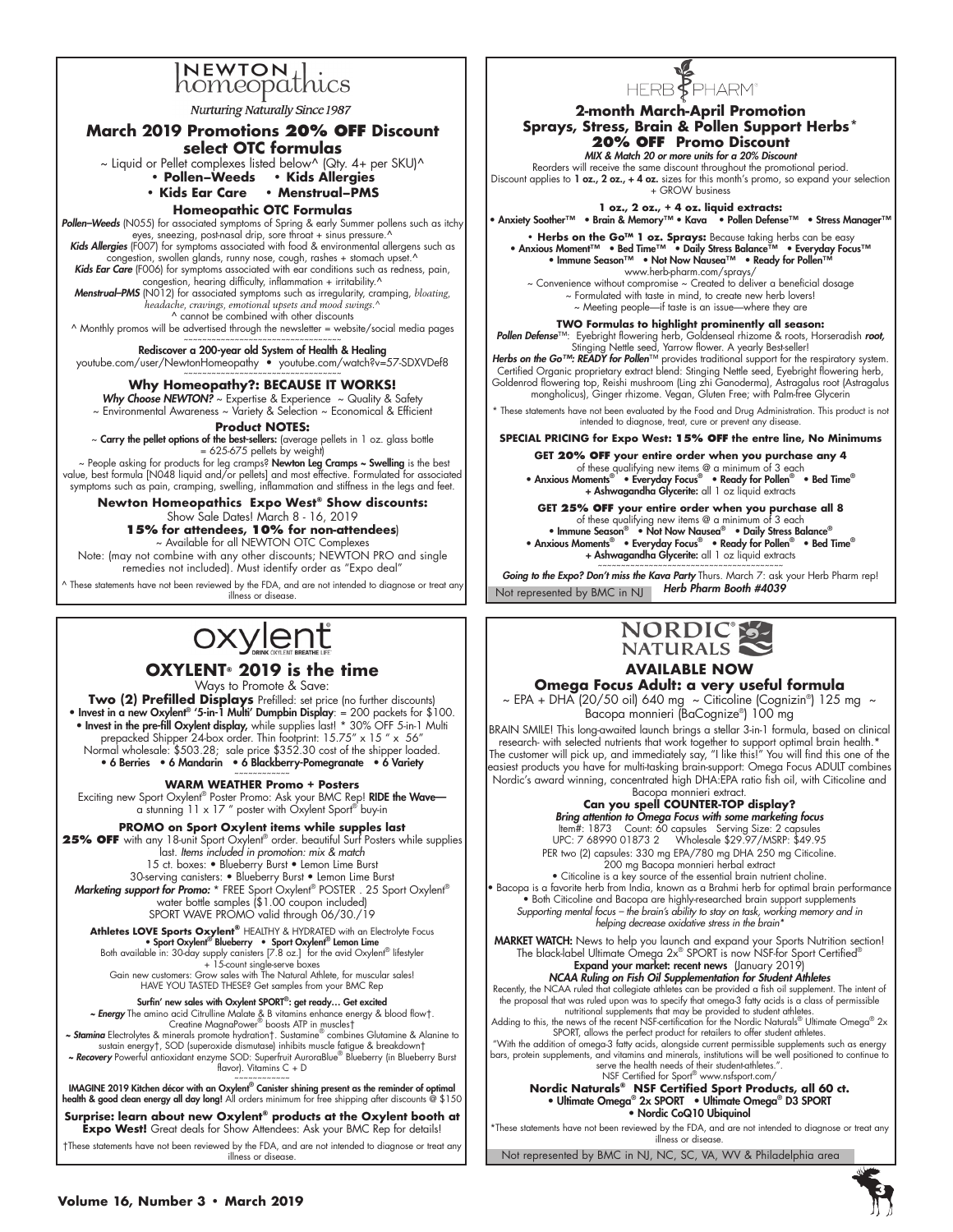# **V**ellinhand **EXPO WEST DEALS 2019 20% OFF**

Buy-in dates March 5 - 15, 2019 Direct Orders, Independent Retailers only

**• ZERO ZiTZ!® TONER Tea Tree** 6 fl. oz. **• ZERO ZiTZ!® TONER Emergency** 

**Power** 6 fl. oz.

**• SLEEP RESCUE®** 2 fl. oz.

- **SCABIES \*and other\* MITES™ Oil**  $2 \text{ fl} \text{ oz}$
- **SKIN to SKIN Intimate Lube** 2 fl. oz.
	- **RUMP RELIEF™ Serum** 2 fl. oz.
	- **PAIN RESCUE® COOL** 2 fl. oz.
- **OAK & IVY Rescue™ Spray** 2 fl. oz.
- **NEW MAMA® Tush Soothing BATH** net wt. 2lbs.
	- **HERPA RESCUE™ Spray** 2 fl. oz.
- **FUNGI FREE™ Prepare: Soap** 6 fl. oz. **• BUG-A-BOO!™ Spray Rosemary** 2 fl. oz.

#### **Carry every item!!** TRANSFORM YOUR BODYCARE SECTION. PROVIDE SOLUTIONS TO RELEVANT CONCERNS

Wellinhand® Action Remedies® proudly creates topically applied herbal answers for common and confidential conditions. Our certified vegan and cruelty-free products set the standard for purity, freshness, and effectiveness. Relief is Wellinhand!

Certified by Vegan Action and awarded the Leaping Bunny seal!

www.facebook.com/wellinhand https://www.wellinhand.com/



CLINICALLY PROVEN IMMUNE SUPPORT

**Super March Allergy Season\* Deal: ALL Immune Health Basics® capsules**  • 125 mg./60 ct. • 500 mg./60 ct. • 250 mg./30 ct.

• 250 mg./60 ct. (best-seller!)

**Deal per SKU**

#### **4 ea. = 10% OFF 8 ea. = 15% OFF 12 ea. = 20% OFF**

Wellmune WGP is a natural ingredient that is clinically proven to safely enhance immune responses that protect against a wide range of health challenges. Wellmune WGP activates billions of innate immune cells, which are the body's first line of defense- consisting of primarily of key immune cells (monocytes/ macrophages, neutrophils and natural killer cells) - that circulate throughout the

body and identify foreign intruders. to more quickly recognize and kill them without stimulating the immune system\*.

Clinical studies demonstrate that Wellmune WGP® significantly increases the:

• Percent of active immune cells available to defend the body;

• Mobilization of innate immune cells to the site of a challenge, **enabling faster recognition of an intruder;** • Killing (phagocytosis) of foreign challenges, resulting in a more complete immune response.

~ Not to be combined with other deals  $\sim$  must mention "BMC-Deal when placing order" ~ Promo 03/01/19 thorugh 03/31/19 . ~ Children's Chewable NOT included in Promo

~~~~~~~~~~~~~~~~~~~ Immune support for your family, peace of mind for you www.wellmune.com I facebook.com/Wellmune I twitter. com/wellmune I youtube.com/wellmune Immune Health Basics® + Rev•Up Wellness® are brought to you by Portals Pharma, Inc.

# rev-up wellness

#### **NEW BOTTLES NOW SHIPPING: For a better SPRING! MOMENTUM**  Rev•Up Wellness® WITH Abigenol® Silver Fir bark extract. ALL 3 in-stock + shipping Ask for new literature & other marketing support tools!

Time to take the training module on line & learn + be rewarded....

Abigenol® found exclusively in Rev•Up Wellness products!

~ Packed with 6 phenolic acids, three flavonoids + four lignans

• Rev•Up Wellness® **DEFENSE** with Wellmune® Abigenol (50 mg), Wellmune® (200 mg) + C, D3, Selenium + Zinc

• Rev•Up Wellness® **ENDURANCE**  Abigenol (150 mg), Vitamin C, D3, , Selenium, Chromium, Zinc + Iron

• Rev•Up Wellness® **VELOCITY** with Wellmune® Abigenol (100 mg), Wellmune® (250 mg) + C, D3, E, Magnesium, Selenium, Zinc and Copper

#### \*\*\*\*\*\*\*\*\*\*\*\*\*\*\*\*\*\*\*\*\*\*\*\*\*\*\*\*\* **ALLERGY SEASON HIGHLIGHT:**

**Rev•Up Wellness® DEFENSE** 2 critical nutrients together in a product of 1: focused immune support with proven antioxidant support: POWERFUL

### two-in-one: Abigenol® + WellMune WGP®

Rev•Up Wellness® DEFENSE with Wellmune® Great for Athletes too!

Take DEFENSE daily to support healthy immune + circulatory systems during year-round seasonal

challenges\*. DEFENSE includes Abigenol (50 mg), Wellmune® (200 mg) + Vit C (acerola cherry), Vit D3 800 IU Selenium (70 mcg) Zinc (15 mg)

Great OPENING ORDER DEALS for new accounts for RevUp Wellness®. Ask your BMC Rep

# **Trilogy® says that skincare should be simple:**

Cleanse & exfoliate **SIMPLE** creams, gels + masks Repair & restore **PURE** oils  $+$  serums Hydrate & nourish VITAL moisturizer

### **TOP SELLERS**

• Certified Organic Rosehip Oil (20 ml/.68 fl. oz)

• Rosehip Oil Antioxidant+ (30 ml/1.01 fl. oz.) • Very Gentle Moisturizing Cream

- (60 ml/2.02 fl. oz)
- Ultra Hydrating Cream (75 ml/2.53 fl. oz) • Very Gentle Restoring Oil (30 ml/1.01 fl. oz.))
- Replenishing Night Cream (60 g/2.11 oz jar)
- Cream Cleanser (100 ml/3.538 fl. oz tube)
- CoQ10 Booster Serum (20 ml/.68 fl. oz) • Hydrating Mist Toner (100 ml/3.38 fl. oz)
	- Nutrient Plus Firming Serum (30 ml/1.01 fl. oz.)
- CoQ10 Eye Recovery Concentrate (7.5 ml) • Age Proof Line Smoothing Day Cream (50 ml/1.69 fl. oz)
- Rosapene Night Cream (60 ml/2.02 fl. oz) • Eye Contour Cream (20 ml/.68 fl. oz)
- Vital Moisturizing Cream (50g/1.76 oz. Pump)
- Rosehip Oil Light Blend (30 ml/1.01 fl. oz.)

Want to sell the best bodycare in the world? We can help MADE IN NEW ZEALAND & loved everywhere All rose hip products are 80% minimum fatty acids

The world's most-awarded beauty oils: 182 awards One bottle of Trilogy sold every 22 seconds somewhere around the world

Trilogy: High-performance, certified natural skincare products

www.trilogyproducts.com/us/category/how-tos.html/

# **ESSENTIAL FORMULAS EXPO STOCK UP**

**Ramp Up on Reg´Activ™** *the Master Antioxidant in 3 Skus*

# **Dr Ohhira's Probiotic™**

*the Perfect Food in 6 Skus^*  Expo Promo buy-in dates: February 25 – Tuesday March 12th

# **15% OFF 24 pieces mix & match**

with complimentary shipping. (All products except 10 ct. Dr Ohhira or sample packs box) Booth # 3657 Special discounts for brick & mortar stores in attendance that place an order at the show

# Lactobacillus fermentum ME-3 **Reg´Activ™ Cardio & Wellness™**

Reg´Activ CARDIO WELLNESS™\* contains the revolutionary probiotic strain Lactobacillus

fermentum ME-3. Studied for over 20 years, ME-3 has been found to support healthy

glutathione levels in the cardiovascular system. Boost Glutathione levels and support a healthy GI tract with the active form of CoQ10

Ubiquinol\*

\*These statements have not been reviewed by the FDA, + are not intended to diagnose or treat any illness or disease.

~~~~~~~~~~~~~~~~~~

Follow on Twitter: @DrOhhiras and @It\_Takes\_Guts



# **March 20% OFF LINE DRIVE** Direct ship accounts only

# **30% OFF these NEW ITEMS NEW ECOLIXIR™**

• A new natural wellness regime that cleanses and protects skin from environmental pollution.

• A morning & evening solution that boosts the skin's natural barrier to the elements

# **DAILY Cleansing Facial Oil:**

African Marula oil + Pumpkin seed oil **DAILY Facial oil:** Kakadu Plum Seed oil Shipping late March: preorder with your BMC Rep

# **Product notes**

Launching in April: new item placement **NEW Lip+Cheek TINTS by Eco Lips®**

- Featuring naturally moisturizing jojoba oil • Skin nourishing Radiant Color
- This multi-tasking beauty balm has a smooth lightweight formula delivering the perfect pop of natural color to lips and cheeks. Organic jojoba, coconut oil and Organic Fair Trade Certified™ cocoa
- butter moisturize and protect. Veganfriendly with a fresh hibiscus scent. • 3 beautiful options: NUDE, PINK + RED

**Visit BOOTH 2168** sale ends March 31st, 2019

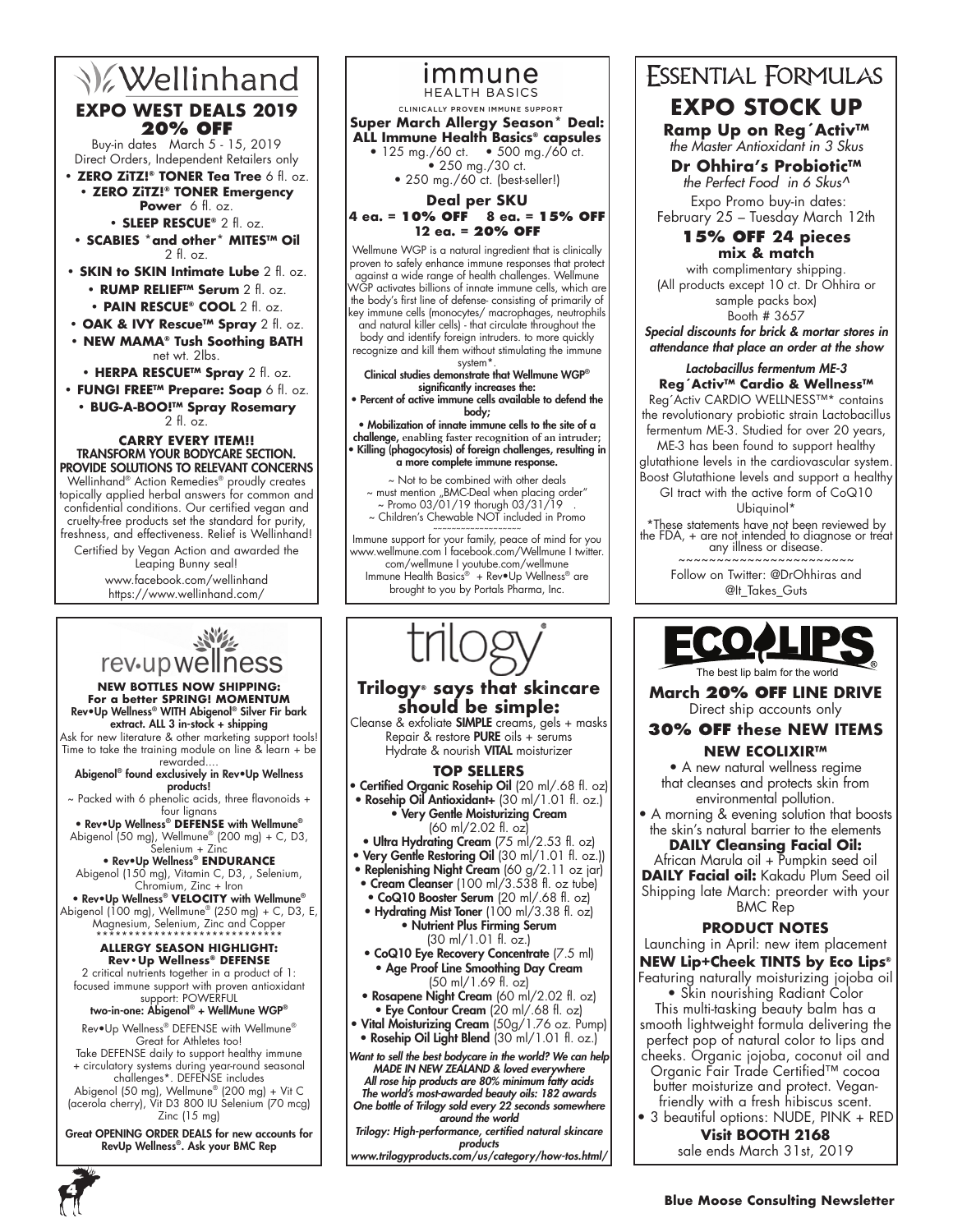# bodyceuticals

**A Great Calendula Celebration March Deals+ Expo Deals** 25% OFF one 6-count balm display!\* Enjoy 25% OFF either **Essential Skin Relief Balm** (6-count display) OR **Ink Pot Calendula Tattoo Balm** (6-count display)!

**30% OFF BOTH** 6-count balm displays!\* Save 30% OFF BOTH **Essential Skin Relief Balm** (6-count display) AND **Ink Pot Calendula Tattoo Balm** (6-count display)! **FREE** Aloe Skin Soothing Spray, with orders of \$150+\*

**FREE customer samples with select items\*** 10-pack samples of Bioactive Calendula + DMAE crème w/ purchase of the same Bioactive Calendula + DMAE crème

OR 10-pack samples of Antioxidant + Calendula crème w/purchase of the same Antioxidant + Calendula crème.

\*MUST use CODE: 'March19' to receive discount pricing. NO EXCEPTIONS or double discounts. Expires 3/31/19

Nurture a Delicious Bodycare set: stock up now!

**Expo West NPEW2019 Deals!** Note: buy-in dates are clear + firm!

**20% off Early Expo Line Drive + FREE gift\*** March 4th – March 7th only!

**FREE Aloe Skin Soothing Spray with order 15% off + FREE gift during Expo!\*** March 8th – March 9th only!

**FREE Aloe Skin Soothing Spray with order** \*MUST use code 'EXPOWEST19' to receive discount pricing. Discounts will only be honored on in-stock items and during dates noted above.



**EVERY STORE needs some Aloe Life!** Recommend a best-selling herbal; Create an Aloe Life®-dedicated set

> **March 2019 Monthly Specials** Mix & Match, sale items listed below

**15% OFF 12-23 items minimum 20% OFF 24 items maximum • Ear Wash Plus** 1 oz. **• SG Aloe Mist Spray** 4 oz. + 8 oz.

**• Aloe Face & Body Lotion** 16 oz. + 4 oz.

**Educate:** topicals made with the fresh juice of Certified Organic Aloe vera leaves just work better!

^ Discounts cannot be combined with other deals ^ Discount good 03/01 through 03/31/2019

SG Aloe Mist Spray -  $4$  oz +  $2$  oz. Ultimate Skin Spray Treatment, Skin Conditioner & Moisturizer. Organic Whole Leaf Aloe Vera Juice Concentrate base is blended with special skin *actives, supporting healthy skin without thickeners - feels great!* Multi-Purpose SG Aloe Mist formula is fun to use for the whole family!

*Therapeutic aloe is Foundational to Health* March into Spring with Aloe Life®

#### **PRODUCT NOTES:** Best-selling Cherry Berry Whole Leaf Aloe Juice Concentrate back in stock!

Bring in 12 of each, and make a passive demo that will work for you! 16 oz + 32 oz: concentrates/ no water added 1-2 oz a day do it all!

\*These statements have not been reviewed by the FDA, and are not intended to diagnose or treat any illness or disease.

> Aloe Life # 1 Herbal Superfood Aloe Vera is FOUNDATIONAL TO HEALTH



#### **March CBD PROMOTION ALL EWB CBD hemp extract liquids 600 mg.**

Great deal to build up that mid-race CBD Hemp Oil category. Full-spectrum CBD Hemp Oil extract (THC-free) in one oz. dropper bottle 600 mg liquid extract (20 mg per serving) • Unflavored • Peppermint • Orange In a stable MCT Oil base.

Clearly the best-tasting option!

# **MIX & MATCH Buy 6 600 mg = 10% OFF Buy 12 600 mg = 15% OFF Buy 24 600 mg = 20% OFF**

Must ask for deals at time of placing order to receive monthly promo

50%-margin line. Highest-quality. Super Value. Healthy Margins.

Regular wholesale \$35.99/ MSRP \$71.98 **FEEL BETTER** Carry every Essence of Well Being®

category: more products in March  **Coming soon:** CBD Massage Oil and CBD Body Oils (4 Skus), CBD Pet products for dogs + cats: small + large ...the return of the **CBD Micro Isolate** category

Aroma Land® has been serving the natural channel since 1986: We are not going anywhere: only

forward with you! Other companies are hyping into being, a dime a dozen. Aromaland Wellness® is built to serve the Independent retailers

**ASK about the Expo West Show deals** Discover the most powerful herb ever investigated: Essence of Well Being*®* full spectrum, organic CBD from hemp: http://www.ewbhemp.com/



be the most versatile of all medicinal mushrooms. ~ Not combined with other specials. Promo through March 29th ~ Must mention 'BMC March Promotion'

when placing order

# ~~~~~~~~~~~~~~~~~~~~ **2019: Make your store Mushroom Central** • Know your mushrooms

• Carry the best: ALL 12 Mushroom Science® products: distributing the only complete line of guaranteed potency mushroom supplements in North America.

\* These statements have not been evaluated by the Food & Drug Administration. This product is not intended to diagnose, treat, cure or prevent any disease.



**March Bodycare Promotion\* The Bodycare Collection Jasmine & Clementine**

12 oz. bodycare. Clean & affordable (+ not through distribution) 50%-margin line

• Shampoo • Conditioner • Massage & Body • Hand & Body Lotion • Shower Gel

• Bath Salts 20 oz. *New!* Hand Soap

~ including Pure Therapeutic Grade Essential Oil Blend: Jasmine Oil (Jasminum grandiflorum), Clementine Oil,. Rose Maroc Oil, Sweet Orange Oil, Ylang Ylang Oil, Lemon Oil, Sweet Basil Oil, Chamomile Roman Oil (Anthemis nobilis)

**Buy 3 ea. per SKU = 10% OFF Buy 6 ea. per SKU = 15% OFF Buy 12 ea. per SKU = 20% OFF** 

# **Aromaland Essential Oil March Promo**

**~10% OFF** in units of 3 ea.. (10 ml.) • CLEMENTINE Citrus clementina- Italy

• JASMINE 10% *Jasminum grandiflorum* in Jojoba oil

• JASMINE 10% *Jasminum sambac* in Jojoba oil

#### *More Deals!* **~10% OFF** in units of 3 ea.

**Jasmine & Clementine glycerin bar soap** 4 oz. Attractive transparent hues made without synthetic dyes. Rich vegetable glycerin base with Sheabutter + Vitamin E, scented & enhanced with an exclusive blend of pure Essential Oils of Jasmine, Clementine & Rose.



ReJUVOnating Benefits—Certified Organic Raw, Whole, Non-GMO Ingredients means:

• Support a healthy immune system • Improve digestion with plant-based probiotics

- & enzymes
- Increase Energy
- Help balance blood sugar levels • Rich in antioxidants, dietary fibers, and
	- phytonutrients
- Convenient: perfect for a quick meal on the go • Formulated by an oncologist
	- Unbeatable taste that's all organic

#### JUVO: Free of Gluten, Soy, Whey, Yeast, Nut, Dairy and Preservatives. No Artificial Flavors, Colors, Sweeteners & Stevia

Since 1999, JUVO Raw Whole Foods has been a product-leader in raw whole food meals. Convenience in health food The JUVO Raw Replacement Meals are freeze-dried, fine powdered mixes of over 40 ingredients; fruit, berries, vegetables, rice, vitamins, minerals, fibers, sea vegetables and more. Juvo has developed 3 focused full meals; for slimming, for healthy convenient meals and a protein meal for sport.

#### GET EXCITED! Get ReJUVOnated. Get Social with Raw Foods

www.facebook.com/JUVO-243997500504/ www.instagram.com/juvo\_rejuvonate\_yourself/

Premium plant based whole foods to optimize your nutrition. Oncologist formulated.

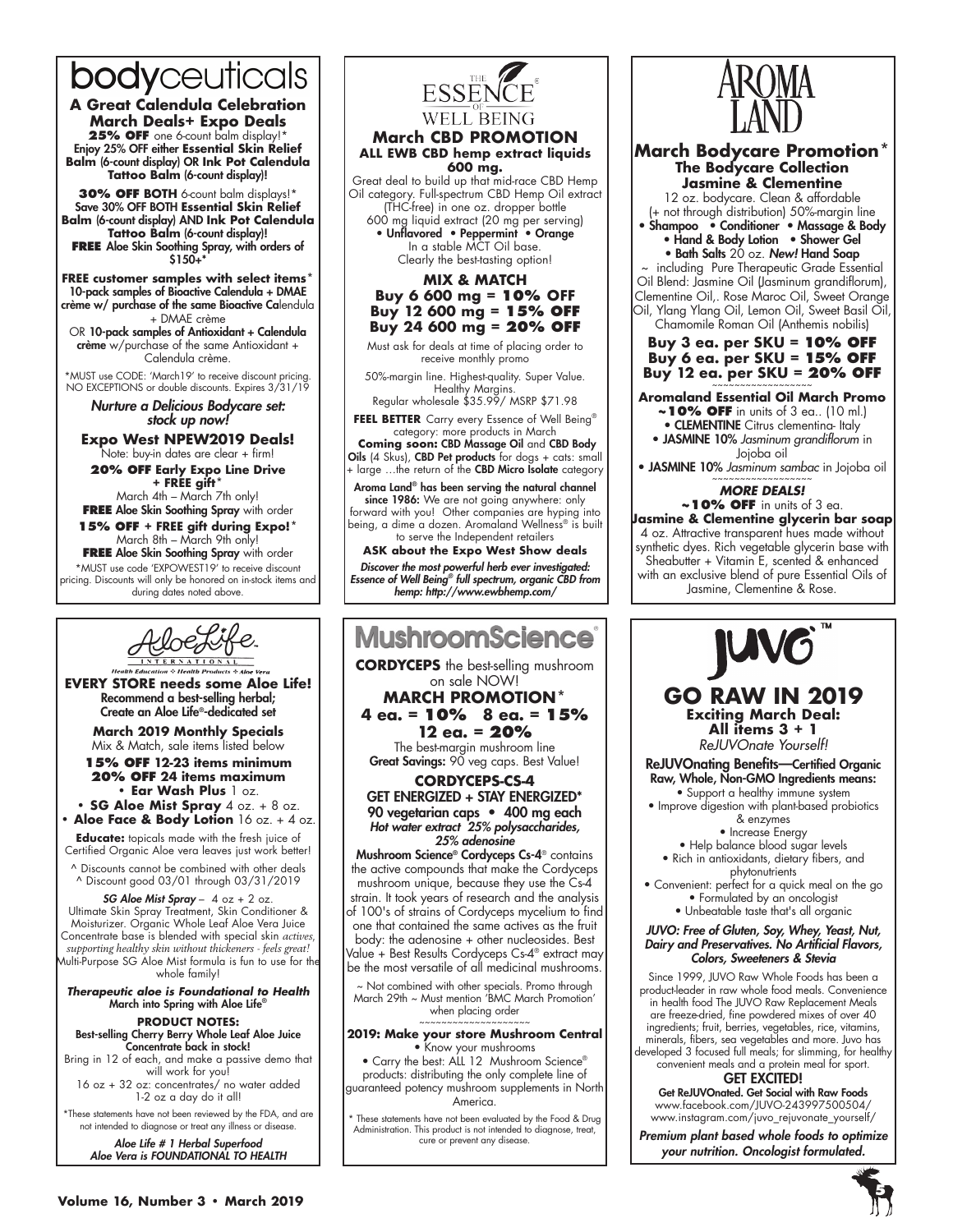and carry their 1 oz. St Johnswort Oil, Arnica Oil, Calendula and Trauma Oil™

Pure plant oils: these are the fulcrum of the best modern topical skincare protocols. But best choice goes beyond flowers, and includes seeds and of course, the miracle plant of them all aloe vera.

**Trilogy® Natural Products** has risen to the top in the world natural bodycare market. Ride the tide: people love the Trilogy® experience. What is the story? The story is 100%-certified Organic Rosehip seed oil. If you are at any level of social media in your store's business, this story reiterated once a quarter will bring you more natural bodycare business than you have ever had. Trilogy® is so much more than beauty products, so much more than facial products. These are products that can change the health of the skin's immune system. What Trilogy's Rosehip seed oil adds which is so beneficial is the essential fatty acids from these perfectly-sourced high altitude rose plants. Rosehip seed oil can be for many just a word on a bottle or an ingredient added to increase the price of a product. These rose seeds are powerful. Trilogy's rosehip expertise ensures the finest quality oil with minimum 80% essential fatty acids (omega 3 and 6) and fatty acid (omega-9) content. These fatty acids are like perfect and rich food to the environment of the skin biome.

Essential Fatty Acids (EFA) are, again, essential because our body does not make them: they are critical for skin health. Beyond being integral to creating your skin's natural oil barrier, they also assist in keeping the skin hydrated and vital (that plump and young-looking appeal). "Essential Fatty Acid deficiency in humans clinically manifests itself as dermatitis and dryness of the skin." [https://lpi.oregonstate.edu/ mic/health-disease/skin-health/essential-fattyacids]. Omega-3s internally and Rosehip seed oil

# **Grow your Business with 2 oz. top sellers**

**2 oz. liquid extracts are preferred, with a greater per-ounce Value**

GREAT March – Spring-Season Promotional Ideas: these best-sellers are worth a 2 oz. highlight!

- 
- Liver Health Inflamma Response™<br>• Pollen Defense™ • Nervous System™
- 
- Super Echinacea® Turmeric<br>• Adrena Nourish™ Adrena Soothe™

• Nervous System™

- Adrena Nourish™ • Better Bitters™ Classic
- Better Bitters™ Orange
- Better Bitters™ Bittersweet
- Better Bitters™ Absinthium
- 

#### Expand your sets:

- 
- Anxiety Soother™ Stress Manager™<br>• Adrenal Support Adrena Uplift™ • Adrenal Support
- Blood Pressure Support Brain & Memory™
- Female Libido™ Fungus Fighter™
- 
- Good Mood™ Kava<br>• Lung Expectorant™ Male Vitality™
- Lung Expectorant™ Male Vitality™<br>• Relaxing Sleep™ Stone Breaker
- Relaxing Sleep™ Stone Breaker<br>• Thyroid Calming™ Thyroid Lifter™ • Thyroid Calming™
- Urinary System Support Virattack™
- Daily Immune Builder™
- (formerly Immune Health™)
- Gum Guardian™ (formerly Oral Health Tonic)
- Rapid Immune Boost™
- (formerly best-seller Echinacea Goldenseal)

# **Aroma Land® LEADER in Facial Serums + AromaFREE products**

#### **Sold direct to Health Food stores. new labels, Future business** Reasons to buy Aroma Land®:

~ Best value. Best quality. Products made in-house in Santa Fe, New Mexico

~ 50%-margin line: great profit for the store, with consistent, 2-month Promos ~ Good people: Women-owned, Elizabeth Bezzerides; world-renowned Aromatherapist, Ralf Moller.

- Impeccable blends ~ Quality at every step, from therapeutic essential oils to better bottles
	- ~ A health retail brand since 1986: not in big box stores

#### \*\*\*\*\*\*\*\*\*\*\*\*\*\*\*\*\*\*\*\*\*\*\*\* **AromaFREE® from Aroma Land® has beautiful new labels.**

In the Spirit of a store focus realignment in the War Against Toxins (2019), you need to let your community know that you have multiple bodycare solutions for people with allergies and skin sensitivities. This market is huge!

AromaFREE® products can also be cross-merchanded next to your Essential Oil category: as people who love to play with scents, also love to make their own products. Just create a sign saying AromaFREE® bodycare: "Have FUN & Enjoy!"

As with all Aroma Land® Bodycare Collection products:

• 100% Pure Plant-Based Ingredients, Exceeds EU Cosmetic Directive Guidelines.

• No Petroleum Products, Parabens, Synthetic Fragrances, "Parfums", "Botanical Parfums", NO Artificial Colors, Formaldehyde or Sodium Lauryl Sulfate. Simple, safe, pure + unscented, AromaFree®:

- Hand & Body Lotion Shower Gel Conditioner for the hair an easy 3-minute treatment • Shampoo - Rich, nutritious Coconut ingredients with aloe vera leaf juice, rice bran and Panthenol, and Passionfruit and Acai fruit oils: For all Hair Types
	- NEW AromaFree® Hand Soap great for the store bathroom!

# **Two, Perfect AromaFREE® options: near the Essential Oil set:**

• Massage Oil — Ingredients: Sunflower seed oil, Grape seed oil, Safflower seed oil, Rosehip fruit oil, Avocado oil, and Vitamin E.

• Bath Salts — combines the therapeutic properties of Dead Sea, Epsom, and desert mineral salts to create

a deeply penetrating Bath Salt, as rich in minerals as it is luxurious: imparting softness to your skin, healthful refreshment to your body while leaving your senses at peace. Ingredients: natural sea Salt, Dead Sea Salt, Baking Soda (sodium bicarbonate) and Epsom Salts (Magnesium Sulfate) \*\*\*\*\*\*\*\*\*\*\*\*\*\*\*\*\*\*\*\*\*\*\*\*\*\*\*\*\*\*\*\*\*

#### **Aroma Land® Facial Serums: elegant, naturally enhancing with pure essential oils**

Bring youth back to your skin: a whole new section for your bodycare set. ACT now, and give your customers something NEW. Sale to culminate around Mother's Day!

1 oz. serums for nine (9) Skin Types: **INTRO PROMOTION** through May 17th (in eaches) Reg. wholesale \$12.49; on sale for \$9.99; MSRP- \$24.00.

- Prices for initial placement during Promo period
- Cleansing Dry Skin Mature Skin Oily Skin Normal Skin • Sensitive Skin • Moisturizing • Toning^ Problem Skin
	- Ask your BMC Rep to see the ingredients list

Redesigned labels silver foils + silver + now with an added blend of jojoba, macadamia + olive oil • NEW! Facial Serum Skin Repair for men + women

Reg. wholesale \$24.99; on sale for \$19.99; MSRP- \$49.99

#### Bliss in Every Bottle™ • Essential Oils. Aromatherapy. Bodycare. Skincare Aromaland: established 1986 www.aromaland.com

externally. Optimal health. Achieving the best immune equation.

Feeding the skin is noble and necessary, and it is essential in modern natural health. Carry the best, and stop carrying the most mediocre as quickly as you can, by changing each customer one conversation at a time. The reason I am so strong on the **Aroma Land**® Natural "Bodycare Collection" line is: they use quality ingredients and therapeutic essential oils; they blend and produce all products themselves with that incredible skillset of over 3 decades of manufacture. For Value and Price, they are the products that you should be recommending. You will love the new labels, and their 50%-margin is healthy; as is their 2-month promo strategy. Bodyceuticals Calendula Skincare and Trilogy® Natural Products as your premier bodycare lines, and Aroma Land® for those people that have fear of spending good money on their skin. Aroma Land® performs in ways that please, they meet EU Guidelines for safe bodycare, and they are a value that any consumer will appreciate. Change your business by making these three lines your natural bodycare future. Ask for a meeting with your BMC Rep to discuss these possibilities, explain these lines, and create ways to make your natural bodycare advancements successful.

The ingredient everyone wants to use for skin care products and skin health is Aloe Vera. Every community, and every store favors the known benefits of aloe for optimal skincare. Time to focus on this best-selling succulent. In the last 24 months, I have dedicated three entire BMC newsletter issues to the value of the aloe plant. **Aloe Life**® does aloe better than anyone in the world, both with their internal whole plant juice concentrates (no water added), and with their whole leaf aloe vera plant juice Bodycare products (no water added and therefore a tremendous value). While most stores carry their *Skin Gel & Herbs* as the best-selling aloe essential, [and please be pleased by putting this product by the cash register or endcap when the Sun attacks our skin during the brighter, hotter summer months]: all the Aloe Life® products bring efficacy and value. Direct the person who wants the *Aloe Gel* to understand that the entire Aloe Life® line gets the best aloe onto your skin: and that is natural healing!

This is why I am advising all our stores to create an Aloe Vera Healing Center in their aisles, centered around all the wonderful Aloe Life® products. No matter who is shopping in your store, proper signage identifying this well-

*continued on page 7*

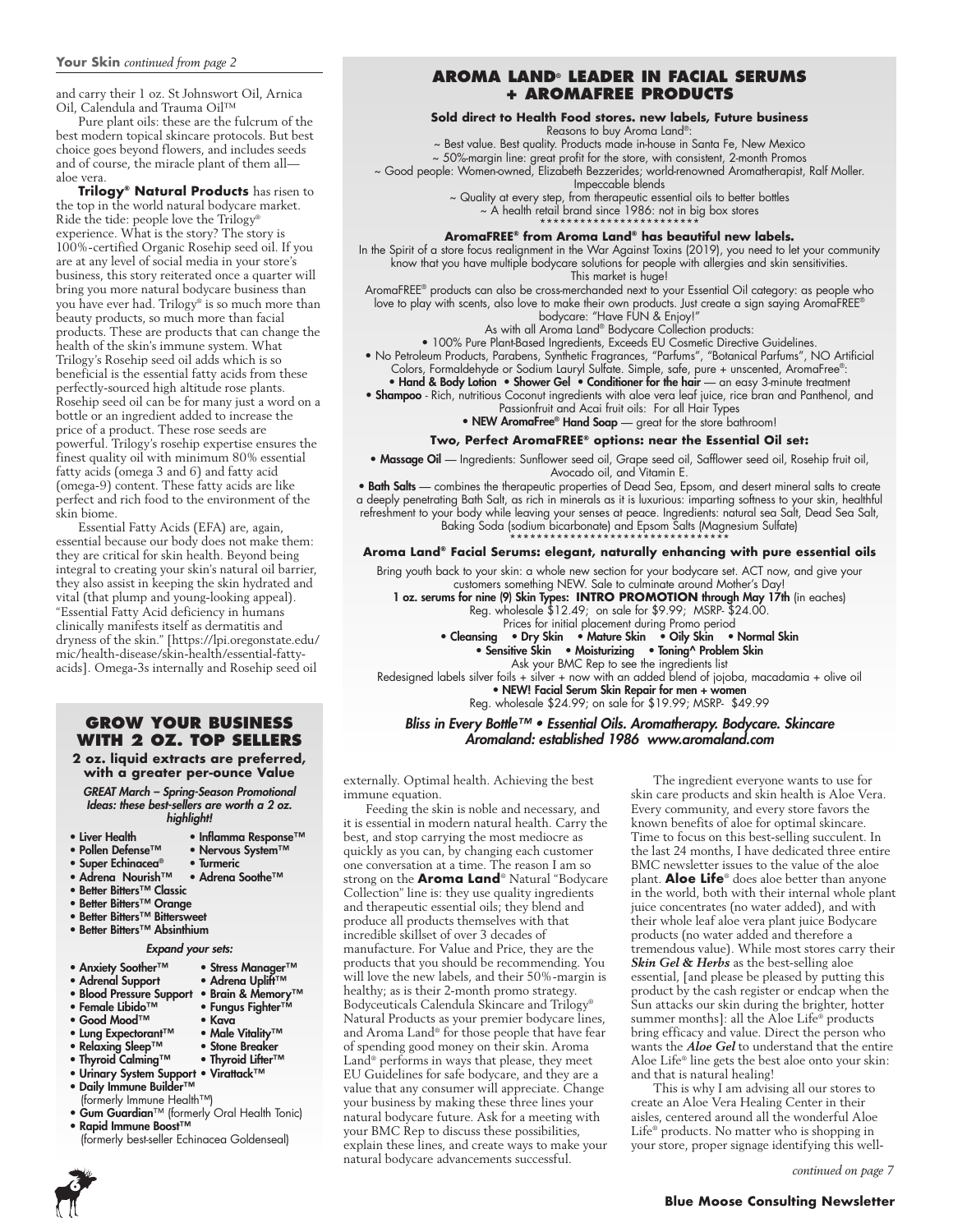#### **Your Skin** *continued from page 6*

known herb is an easy way to encourage people to buy their aloe here. Have your BMC Rep help you make this a pop-up display first, and educate on the healing guarantees of a properly-grown and handled aloe vera juice (unfiltered and not overheated): Aloe vera is truly the miracle plant. Skin problem? Who would say no to top-quality, therapeutic aloe vera?

Aloe vera is in most products because it does many powerful things for a skincare formula. Aloe vera can act as an astringent and a toner in a formula. It will help to remove excess oil on the skin, clear pores, as well as close them—so that everyday dirt cannot get in—without drying the skin like most common astringents. More importantly, adding aloe vera to your skin nutrients is excellent at maintaining the proper pH level of the skin's acid mantle. This is a direct immune-supportive action that makes aloe very attractive for anyone trying to keep the skin healthy. Optimal pH is one of the most important factors in supporting the skin's ability to protect us: as such, everyone should be using aloe vera on their skin regularly. Omega-3s protect the cell walls, and aloe vera creates the most natural and safe environment for front-line skin mantle protection where our skin protects us every minute of our life.

Therapeutic-quality aloe vera also strengthens the skin, and helps with optimal oxygenation. A properly-made aloe vera maintains the elements that assist new cellgrowth. Aloe vera (using both internal and external therapeutic aloe vera) is one of the two most supportive nutrients for optimal collagen synthesis, along with Vitamin C. Strong, healthy skin collagen provides a solid and beneficial immune foundation.

Aloe vera is not a direct moisturizer. You need to educate beyond this misconception by further educating that aloe vera is superlative in any moisturizing formula because it helps carry the moisturizing elements further into the skin, beyond the epidermis and to the dermis where effective moisturization can occur. Aloe means fast absorption—the perfect natural and safe carrier—and it helps retain water in the skin, which brings hydration, while also housecleaning the skin's overall health with a trustworthy antiseptic action. Skin health: there is nothing better than aloe vera.

And most companies don't do aloe vera correctly: they are either bad formulators or they are cheating. Most products that state aloe on the label contain dried aloe reconstituted with water: this is more a name on a bottle than a natural, beneficial active. Aloe is a name that is incorrectly labelled and used to infer health: and most aloe is neither beneficial nor active.

Bodyceuticals does aloe correctly; Trilogy® does aloe vera correctly!! Speak truth, gain customers; see results that will amaze like very few things that you have seen in your natural products career.

Skin health leads to a greater commitment to better health. Aging skin is an unnerving experience that drives people to action: we have

# **Health Focus: Ear Care Accomplish Your Spring Ear Cleaning NOW another New Year's Resolution Completed!!**

*It is not an issue of ear size: it is an issue of a clean and optimally-performing ear.*  **Sound matters!** Hearing is a critical part of the human central nervous system; and like changing the oil, we sometimes ignore it until issues have arisen to limit our auditory functions. Hearing and smelling are both vital senses that we can tend to: where will a person catch the message of Ear Health?

I will comment that I am a huge fan of "ear wax candling," but preventative health care for optimal ear health and at-home Ear 1st Aid are just good healthcare.

While your excel files may charge that these items are not best-sellers, creating and maintaining the best Ear Health set for your community is easy, and can be accomplished with a small shelf-size imprint: small, necessary, powerful, like the ear. The optimal Ear Health set includes these items, all of which are versatile enough in their use and differentiation that many people might use all of them several times in a lifetime (for self and family). AND, the best time for seasonal Ear Maintenance is now.

*Market alert:* Herb Pharm's Mullein Garlic Oil has been one of their best-selling products for over two decades: guess people understand top-quality herbals for ear health. Ingredients: Calendula flower, St Johnswort flowering top, Mullein Flower, Garlic bulb, and expertly-blended with certified organic Olive oil. All Organic or wildcrafted ingredients, and the Herb Pharm difference is clear with the use of freshharvest Calendula, Mullein and Garlic! For topical use only.

#### *Looking for actions to create a balanced pH environment?*

*Consider* **Aloe Life's** *Ear Wash PLUS* with Aloe vera,which also utilizes Calendula, Mullein and St Johnswort, but adds Rosemary - and switches the garlic and olive oil base for an Aloe Vera base. Each would be considered appropriate for different purposes.

Meanwhile, Newton Homeopathics has a wide variety of products that can deal with the ear organ system internally: wholistic support with the distinct, OTC statement, "formulated for associated symptoms such as pain, fever, inflammation, redness, congestion, itching and pressure." Pretty versatile and safe option! One way to bring attention to your complete Ear Care section is to market all the Newton products together: there are OTC options for Adults Ear Care in liquid and pellet; liquid Pets Ear Care; and this month Newton's Homeopathics for Kids Ear Care products (in liquid + pellet) are both on sale!

Newton has even more well-established products for other ear concerns: Newton OTC homeopathic Ear Ringing formula is one of their top-10 best-selling products (the demand is there), and the Ear-Wax Build-Up formula is the perfect complement to the Ear Oils above. 1-2 topical-internal options that every family should consider. And, since we all are going to note the need to expand our Child Care sections this year, placing Herb Pharm's Kids Mullein Garlic Oil next to Newton Kids Ear Care homeopathic is the best way to show parents that your store is the primary place for them to turn for all the natural healthcare needs of their family.

**Spring Cleaning?** We could all use a protocol to clean out the gunk, heal the tissue in those beautiful, semicircular auditory apparatus, and remove lurking microscopic intruders! This Spring introduce the first Probiotic that has been identified to help our human mucosa in the mouth, nose and earsand wake people up to the idea that seasonal Spring Ear Cleaning is part of the best healing natural healthcare prescription. *OralProbio*™ with BLIS K-12® and BLIS M18™ Probiotics by **HealthAid**® adds Probiotics to the best way to make the Ears most able to enjoy the approaching sounds of Spring! Build!

#### **Essence of Well Being® FEEL BETTER**

THIS JUST IN! Expo West NPEW EWB deals

#### **EWB orders under \$500 = 15% OFF**

#### **EWB orders \$500-\$999 = 20% OFF**

#### **EWB order \$1000+ = 25%-OFF**

Good business: Essence of Well Being® is a 50%-margin line!!! Not included in the Promo: CBD honey stix or CBD honey ~~~~~~~~~~~~

#### It PAYS to be an EWB Premium Partner Existing-Premium Partners get an additional **10% OFF**

• Buy in dates March 07 through March 30th

• Must mention "BMC Expo West

2019" deal to get special pricing • Not to be combined with other monthly EWB deals

#### http://www.ewbhemp.com/ Discover the most powerful herb ever investigated

the answers. Sensitive skin is a full-body jacket hassle: and your store should be the oasis filled with products that do not irritate, inflame and cause disruption. Teach about your superstars, and have confidence that good feelings will emerge! Calendula, Rosehip Oil and Aloe Vera.

Beauty: aloe vera is excellent at preventing acne, and it brightens and tightens the skin. Looking for an ingredient that works well with every skin type: lead people to that new Aloe Vera Healing Center featuring the entire Aloe Life® line. Making products using whole leaf aloe juice is what makes the Aloe Life® products so unique and unparalleled.

Delicious Bodycare: you have the storylines to talk about our primary three Skin Superstars. The joyous antioxidant Calendula, the rich nutrient-dense Rosehip seed oil and the miracle plant Aloe vera. By highlighting these three ingredients, you can convince people that quality skin nutrition is foundational to the proper function of the immune system.

Let me add one more incredible product for your consideration. **Essential Formulas**® has the most unique soap on the market with their multi award-winning *Dr. Ohhira's Probiotic® Kampuku Beauty Bar™*. Looking for ways to change the dynamic of any unhealthy skin concern (including the scalp!), get the person to start using this soap. Why, the probiotics in this product aid in reactivating healthy layers of postbiotic metabolites on the skin's surface. The skin is a living organism! Don't wash and scrub away, rather—add probiotics as foundational to any protocol. Probiotics to create a healthy Postbiotic mantle; whole leaf aloe vera to carry nutrients deep while promoting proper skin pH, and adding astringent and antiseptic actions; essential fatty acids to positively affect every cell on the skin—and in the layers below—and antioxidant rich, anti-inflammatory plant superfoods, like Calendula and St Johnswort, and

 *continued on page 8*